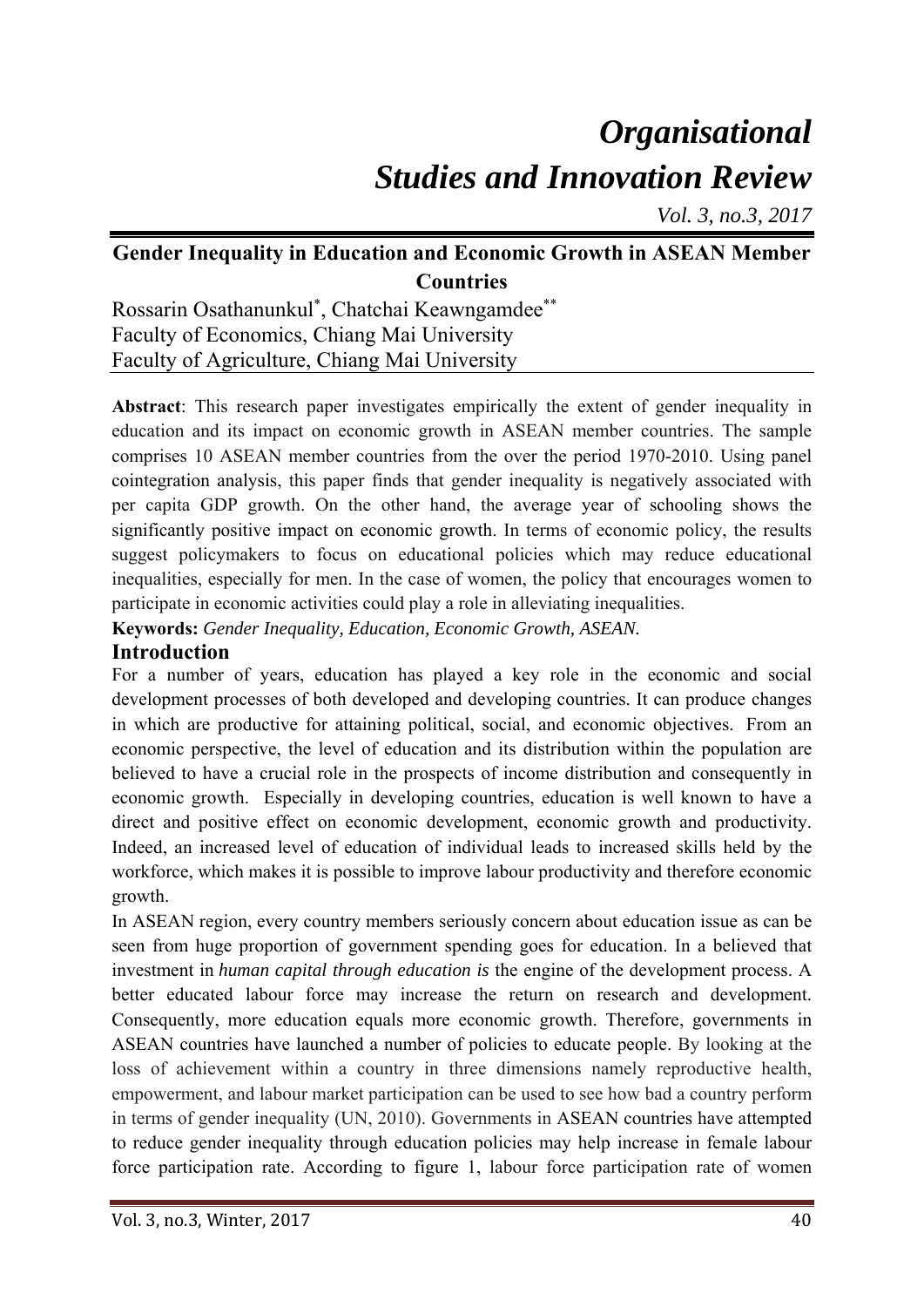varied from countries to countries and labour force participation rate of men were still higher than labour force participation rate of women in every countries. However, it is clearly that all governments commit themselves to provide equal access to high quality education and learning to people, inequalities still exist. According to Sadiman (2004), inequalities in the region exist not only between rural - urban areas and public – private education institutions or among provinces within the countries. There are also genders and socio-economic conditions that result to disparities in the delivery of quality learning opportunities among population.

*Figure 1. Gender disparities in labour force participation rate in selected developing countries* 



Source: ILO Key Indicators of the labour market, 8<sup>th</sup> edition

Although gender inequality issues are visible on different social, political, and anthropological levels; its economic impact on the growth and development of ASEAN member countries' economy is important to be investigated. Hence, the aim of this study is to investigate whether inequality in education affects economic growth in ASEAN member countries.

## **Literature Review**

It is unarguably that gender inequality has an impact on economic growth as can been from previous research studies on the relationship between gender inequality and economic growth. Lopez, Thomas and Wang (1998) found that the result for their study demonstrated the importance of education distribution in economic growth. They used panel data from 12 Asian and Latin American countries between 1970 and 1994. The results confirmed that the distribution of education is a key role in illustrating this tenuous connection between education and economic growth. Moreover, the unequal distribution of education has a negative impact on GDP per capita for most of the sample countries. Therefore, the effect of education on economic growth is very significant when the equality distribution of education is large. Klasen (1999) used panel regressions to examine the influence of gender inequality on economic growth. He found a negative influence of gender inequality on economic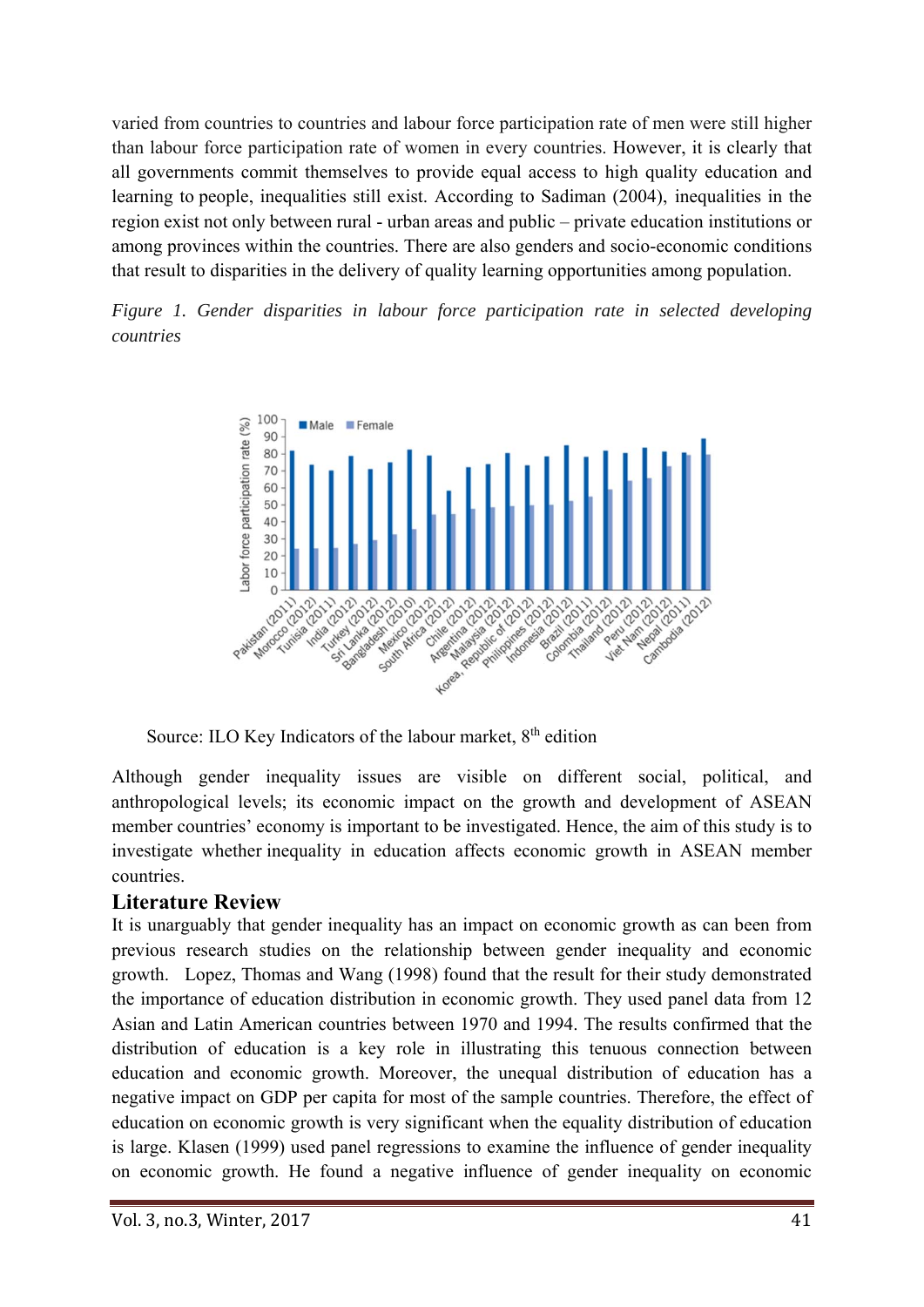growth. He also explained the reason why a negative influence exists in his study. He asserted that a bias in education directly impacts economic growth via lowering the average quality of human capital, and inequality in employment is also linked with lower growth. In addition, gender inequality in education also seemed to impact other factors impeding economic growth, such as fertility and child mortality rates, thus indirectly lowering economic progression. Checchi (2004) studied the relationship between the inequality of education and incomes. The results showed that when the negative correlation between the average level of education and its dispersion is taken into consideration, the relationship between the inequality of income and the average years of schooling takes a U shape. Klasen and Lamanna (2008) investigated the impact of gender gaps in education (female-male ratio of schooling and female-male ratio of the growth in the years of schooling) on economic growth. The result highlighted that gender gaps in education reduce economic growth through its effects on investment rates. Similarly, Khayria and Feki (2015) also applied the GMM dynamic panel for the five countries of the Great Maghreb during the period 1985- 2011 to examine the relationship between gender gap and economic growth and found that there are a positive effect of population on economic growth but a significant negative impact of investment on economic growth. More importantly, they asserted that gender inequality has a significantly negative effect of on economic growth.

# **Methodology**

#### *Data*

The empirical analyses in this study are based on macroeconomic indicators in ten ASEAN Member Countries which consist of Brunei, Cambodia, Indonesia, Laos, Malaysia, Myanmar, Philippines, Singapore, Thailand, and Viet Nam. The data were obtained from Penn World Table 8.0 and Barro-Lee Educational Attainment Dataset. The data contain information on real GDP per capita at constant 2005 national prices, share of gross capital formation at current PPPs, population, average year of total schooling and Gini coefficient of education. All the data are calculated in five-year averages from 1970-2010.

In order to construct the Gini index of education, we relied on Thomas, Wang and Fan (2002) formula to measure educational inequality. This index considers the distribution of schooling years amongst the population. The education Gini formula used in this paper is shown in equation (1)

$$
G_{edu} = \left(\frac{1}{\mu}\right) \sum_{i=2}^{n} \sum_{j=1}^{i-1} p_i |y_i - y_j| p_j \tag{1}
$$

Where Gedu is the education Gini based on education attainment distribution, μ is the average years of schooling for the concerned population, pi and p<sub>i</sub> stand for the proportions of population with certain levels of schooling, yi and yj are the years of schooling at different educational attainment levels, and n is the number of levels in attainment data, and  $n = 7$  in this paper. Barro and Lee (1993) divided the population into seven categories including noschooling (or illiterate), partial primary, complete primary, partial secondary, complete secondary, partial tertiary, and complete tertiary. The seven groups are both mutually exclusive and collectively inclusive for the concerned population.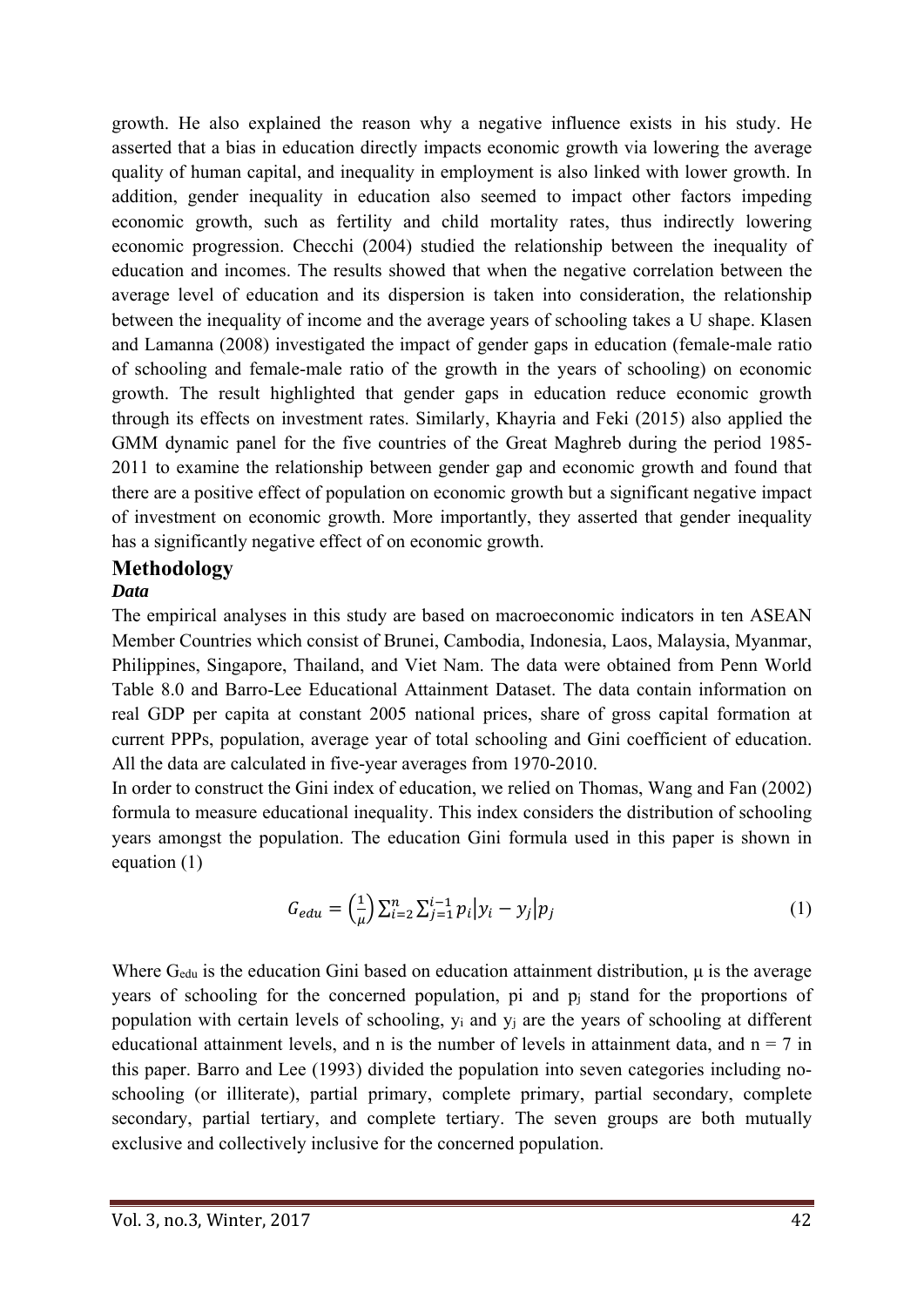#### *Methodology*

The impact of education inequality on the economic growth of the ASEAN member countries is estimated by using the following pooled OLS panel regression model.

$$
ln(y_{it}) = \beta_0 + \beta_1 csh_{it} + \beta_2 ln(Sch_{it}) + \beta_3 G_{it}^s + \varepsilon_{it}
$$
 (2)

Where  $ln(y_{it})$  denotes the logarithm of real GDP per capita,  $csh_{it}$  is the share of gross capital formation,  $ln(Sch_{it})$  is the logarithm of average year of total schooling,  $G_{it}^s$  is the Gini index of education (for men S = men, for women S = women for all S = all) and  $\varepsilon_{it}$  denotes idiosyncratic measurement error. To better understand the impact of inequality of education upon economic growth, consideration is also given to calculating the impact of inequality in education in terms of gender.

#### **Results and Discussion Unit Root Test**

The stationarity test to verify for the presence of unit root is presented in Table 1.The results showed that the variables are all non-stationary at levels. However, the variables become stationary after the first difference at 5% level of significance. Hence the variables are denoted as I(1), meaning they are stationary after first difference, thus integrated of order one. This implies that in the estimation the first difference of the variables will be used to avoid spurious regression results.

| Level                       | lnGDP   | CSH     | In SCH        | Gall          | G <sub>mean</sub> | Gwomen        |
|-----------------------------|---------|---------|---------------|---------------|-------------------|---------------|
| Levin, Lin & Chu t*         | 0.70499 | 0.10026 | $-1.71061**$  | $-4.83137***$ | $-6.17728***$     | $-6.07796***$ |
| Im, Pesaran and Shin W-stat | 2.89628 | 1.12706 | 1.12696       | $-0.04010$    | $-0.78534$        | $-0.94961$    |
| ADF - Fisher Chi-square     | 11.8353 | 17.3649 | 16.8574       | 21.6308       | 27.1848           | 32.2367**     |
| PP - Fisher Chi-square      | 13.3714 | 19.2142 | $ 75.8163***$ | 59.7651***    | 90.9395***        | 62.2531***    |

*Table 1. Unit root test results at Level (0) and Level (1)* 

| First difference            | lnGDP                   | CSH                     | In <sub>SCH</sub>     | Gall        | G <sub>mon</sub> | $G$ <sub>women</sub>                                                                |
|-----------------------------|-------------------------|-------------------------|-----------------------|-------------|------------------|-------------------------------------------------------------------------------------|
| Levin, Lin & Chu $t^*$      |                         |                         |                       |             |                  | $-7.41150***$ $-5.49535***$ $-12.7569***$ $-5.44956***$ $-9.20769***$ $-6.78225***$ |
| Im, Pesaran and Shin W-stat | -2.84742***  -1.98032** |                         | $ -4.23256*** $       | $-1.34771*$ | $-1.38313*$      | $-1.36725*$                                                                         |
| ADF - Fisher Chi-square     | 45.0587*** 38.7498***   |                         | 56.7288***            | 29.9640*    | 30.9480*         | 30.2937*                                                                            |
| PP - Fisher Chi-square      |                         | $42.7915***$ 61.1986*** | 43.9707*** 38.5969*** |             | 38.8360***       | 35.2560**                                                                           |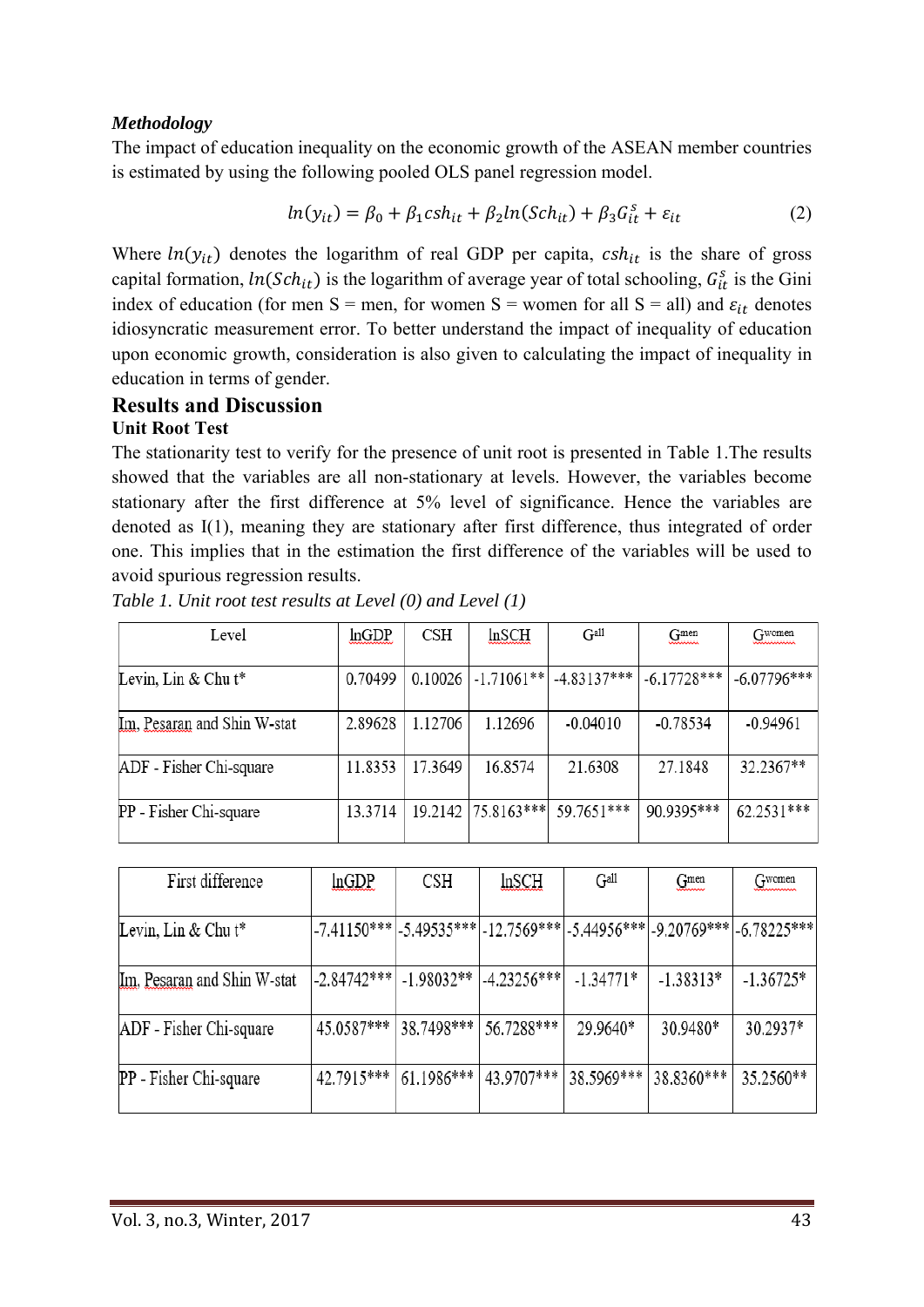We estimate equation 2 by using pooled OLS panel regression (see Table 2). In column (1), (2), (3) and (4) concern the estimation of the model by using three measures of inequality in education: the Gini index of all, men and women compare with the average year of total schooling. The findings indicate that the effect of the gross capital share is negative but insignificant irrespective of the chosen measure of inequality in education. However, the average year of schooling show the significantly positive impact on economic growth. This because high level of education lead to high skilled of labour and hence increase in productivity and income.

| Dependent variable:<br>GDP per capita | (1)          | (2)           | (3)            | (4)           |
|---------------------------------------|--------------|---------------|----------------|---------------|
|                                       | $-0.7463254$ | $-0.1713559$  | 0.7055606      | $-0.4772472$  |
| Gross capital share                   | (0.5826863)  | (0.7452019)   | (0.8352339)    | (0.7161073)   |
| Year of schooling                     | 2.378138***  |               |                |               |
|                                       | (0.1512023)  |               |                |               |
| Giniall                               |              | $-6.81795***$ |                |               |
|                                       |              | (0.6336599)   |                |               |
| Ginimen                               |              |               | $-6.990575***$ |               |
|                                       |              |               | (0.8528739)    |               |
| Giniwomen                             |              |               |                | $-5.88522***$ |
|                                       |              |               |                | (0.5033174)   |
| Constant                              | 7.527522***  | 14.15788 ***  | 13.70004***    | 14.07802***   |
|                                       | (0.5238933)  | (0.5997478)   | (0.6498698)    | (0.5589888)   |
| AIC                                   | 135.825      | 176.9853      | 200.5205       | 167.995       |

*Table 2. The result of estimating panel regression model by pooled OLS method* 

\*\*\* p-value  $< 0.01$ , \*\* p-value  $< 0.05$ 

The most important results of this model is the educational inequality effect. The results appear to suggest that the negative impacts of the Gini index are robust for all three model. There are several explanations of the negative impact of inequality in education on economic growth. For instance, Klasen and Lamanna (2008) mentioned that such gender inequality reduces the average amount of human capital in a society and thus harms economic performance.

Moreover, the results show that educational inequality has greater impact on economic growth than gross capital share, and average year of schooling, especially educational inequality in men. This results imply that educated male workers contribute more on economic growth. One possible explanation is that women are less likely than men to participate in the labour market. It is clearly that there is considerably more variation across developing countries in labour force participation by women than by men. Amin (2011) also found that labour productivity and firm-size are lower for female-owned business in Latin America. Similarly, Petersen, Snartland and Milgrom (2006) revealed that women are slightly less productive than men in blue-collar manufacturing occupations. However, a number of studies experienced in different results. For example, Quisumbing (1996) confirmed that, in agricultural sector, female farmers are equally efficient as male farmers. Okoye and Ukoha (2008) found that women were more labour productive than their male counterparts in cassava production in Nigeria. However, in ASEAN member countries, there is still no evidence that male workers have more productivity than female workers.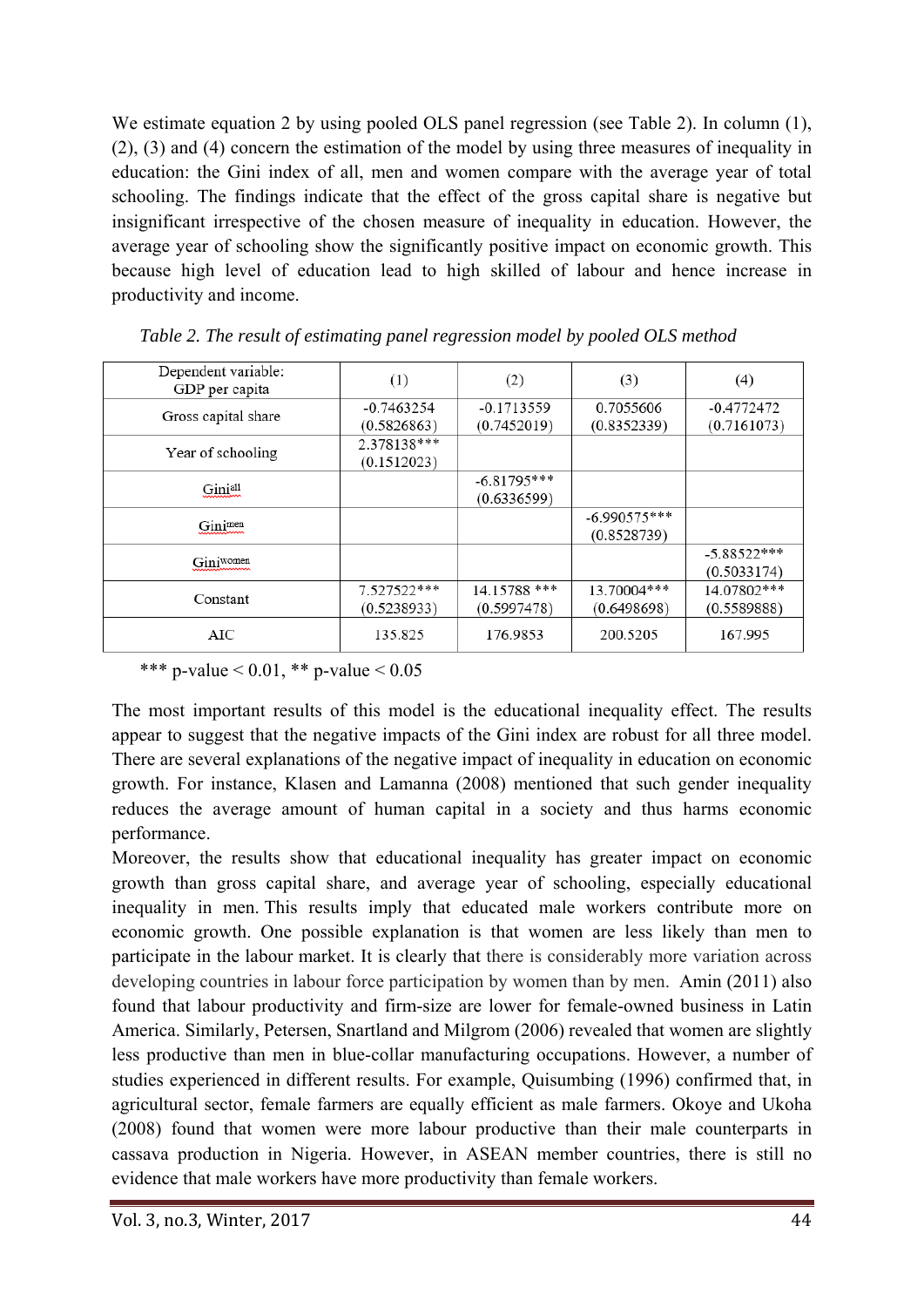# **Conclusion**

This paper examines the impact of inequality in education on economic growth of ASEAN member countries using pooled panel OLS regression model. The data consist of real GDP per capita at constant 2005 national prices, share of gross capital formation at current PPPs, average year of total schooling and Gini coefficient of education according to the criteria of gender that constructed by applying Thomas, Wang and Fan (2002) formula. All the data are calculated in 5-year averages from 1970-2010 in 10 ASEAN member countries. The results show that the educational inequality plays more important role on economic growth than years of schooling. Moreover, educational inequality in men has greater impact than women and overall. This implies that educated male workers may contribute more on economic growth than educated female workers in ASEAN country members.

These results have strong implications in terms of economic policy. When a number of researches are carried out in these areas and into the recommendations made here, it might be possible for ASEAN country members to put and effort on reducing inequalities in education, especially in men. At the same time, encouraging educated women to participate in working may result in an increase in economic growth. Finally, the most important implication is that, in ASEAN member countries, education policies should be developed consistent with the needs identified as different countries face the different challenges. Therefore, the implementation of education policies such as those will more likely to influence on economic growth.

## **References**

Amin, M. (2011). *Labor Productivity, Firm-size and Gender: The Case of Informal Firms in Latin America (Short Note)*. Mimeograph (2011).

Barro, Robert J., and Lee, J. W. (1993). *International Comparisons of Educational Attainment*. Journal of Monetary Economics; 32, no.3 (December 93). 363-394.

Barro, Robert J., and Lee, J. W. (1997). *International Measures of Schooling Years and Schooling Quality*. American Economic Review; Papers and Proceedings, 86(2), pp. 218-223. Checchi, D. (2004). *Does Educational Achievement Help to Explain Income Inequality?* In A. Cornia (Eds.), Inequality, Growth and Poverty in an Era of Liberalization and Globalization, Chapter 4. Oxford University Press. http://dx.doi.org/10.1093/0199271410.003.0004

Khayria, K., and Feki, R. (2015) *Gender Inequality and Economic Development*. Business and Economics Journal Volume 6, Issue 4.

Klasen, S. (1999*). Does Gender Inequality Reduce Growth and Development?* World Bank Policy Research Department, Working Paper 7, World Bank: Washington DC.

Klasen, S., and Lamanna, F. (2008). *The Impact of Gender Inequality in Education and Employment on Economic Growth in Developing Countries: Updates and Extensions*. EUDN Working Paper 2008–10 (Namur, Belgium: European Development Research Network).

Lopez, R., Thomas, V., & Wang, Y. (1998). *Addressing the Education Puzzle: The Distribution of Education and Economic Reform.* World Bank Policy Research Working Paper no.2031.

Mitra, A., Bang, J., and Biswas A. (2015). *Gender Equality and Economic Growth: Is it Equality of Opportunity or Equality of Outcomes?* Feminist Economics Volume 21, 2015 - Issue 1.